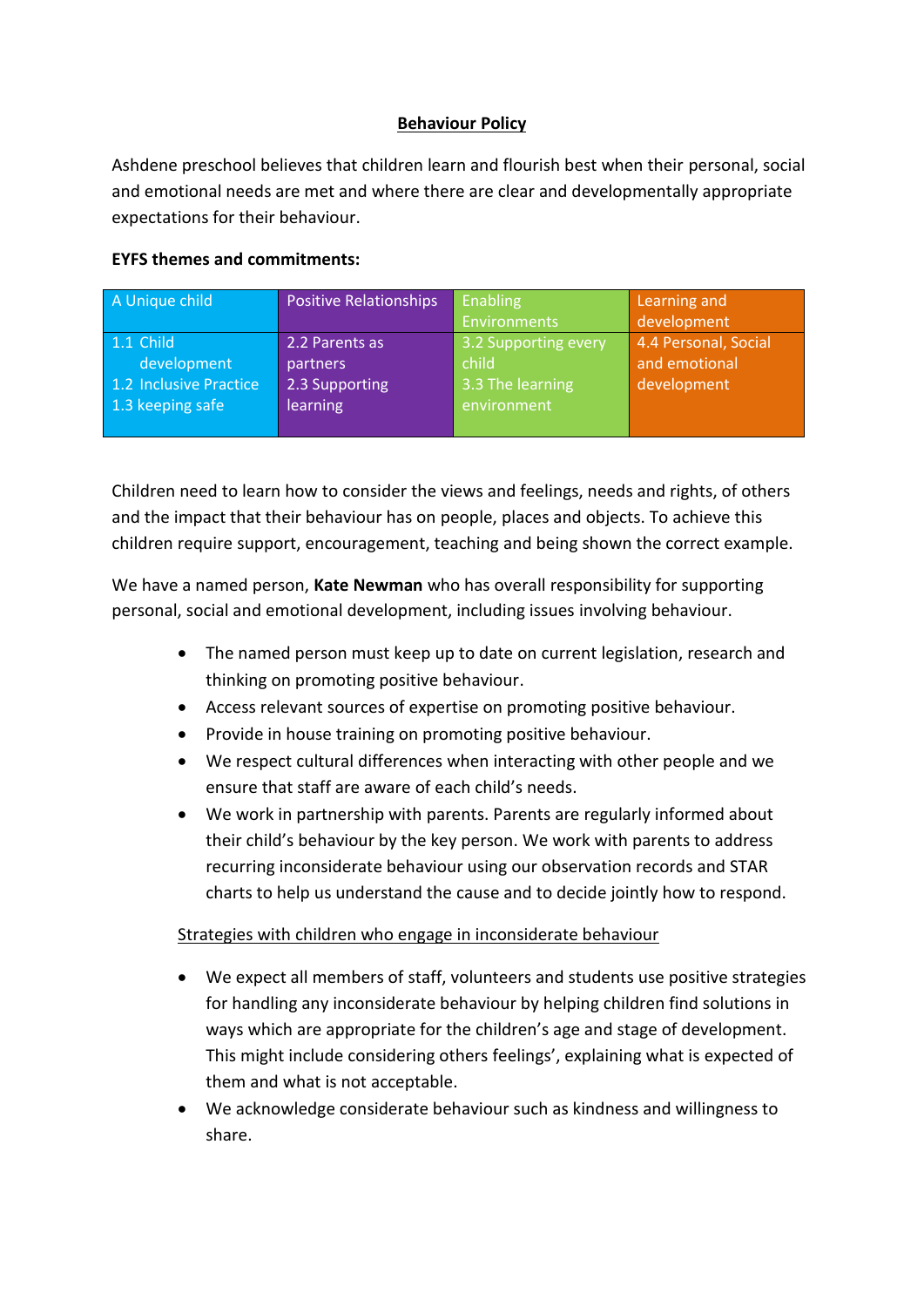- We support each child in developing self-esteem, confidence and feelings of competence.
- Each child feels valued and welcomed in the group.
- We never use physical punishment
- We use physical restraint, such as holding, only to prevent physical injury to children or adults and /or serious damage to property.
- We do not shout or raise our voices in a threatening way to respond to children's inconsiderate behaviour.
- If it is felt necessary a child may be brought in from the outside area or moved to a different area. They will be supervised by the member of staff engaged in a different activity for a short period of time.

# Rough and tumble play and fantasy aggression

- Young children often engage in play that has aggressive themes- such as superhero and weapon play: some children may appear pre-occupied by these themes , but their behaviour is not necessarily a precursor to hurtful behaviour or bullying , although it may be inconsiderate at times and may need addressing at times.
- We recognise that teasing and rough and tumble play are normal for young children and acceptable within limits.
- We will develop strategies to contain play that are agreed with the children, understood by them, with acceptable behavioural boundaries to ensure that children are not hurt. Children are shown the preschool rules if they do not respond to the boundaries laid down.
- We recognise that fantasy play also contains many violently dramatic strategies, blowing up; shooting etc. and that themes often refer to "goodies and baddies" and as such offer opportunities for us to explore concepts of right or wrong.
- We aim to tune in to the content of the play, perhaps to suggest alternative strategies for heroes and heroines, making the most of "teachable moments" to encourage empathy and lateral thinking to explore alternative scenarios and strategies for conflict resolution.

### Hurtful behaviour

We take hurtful behaviour very seriously. Most children under the age of five will at some stage hurt or say something hurtful to another child, especially if emotions are high at the time, but it is not helpful to label this behaviour as "bullying".

For children under five, hurtful behaviour is momentary, spontaneous sand often without cognisance of the feelings of the person they have hurt.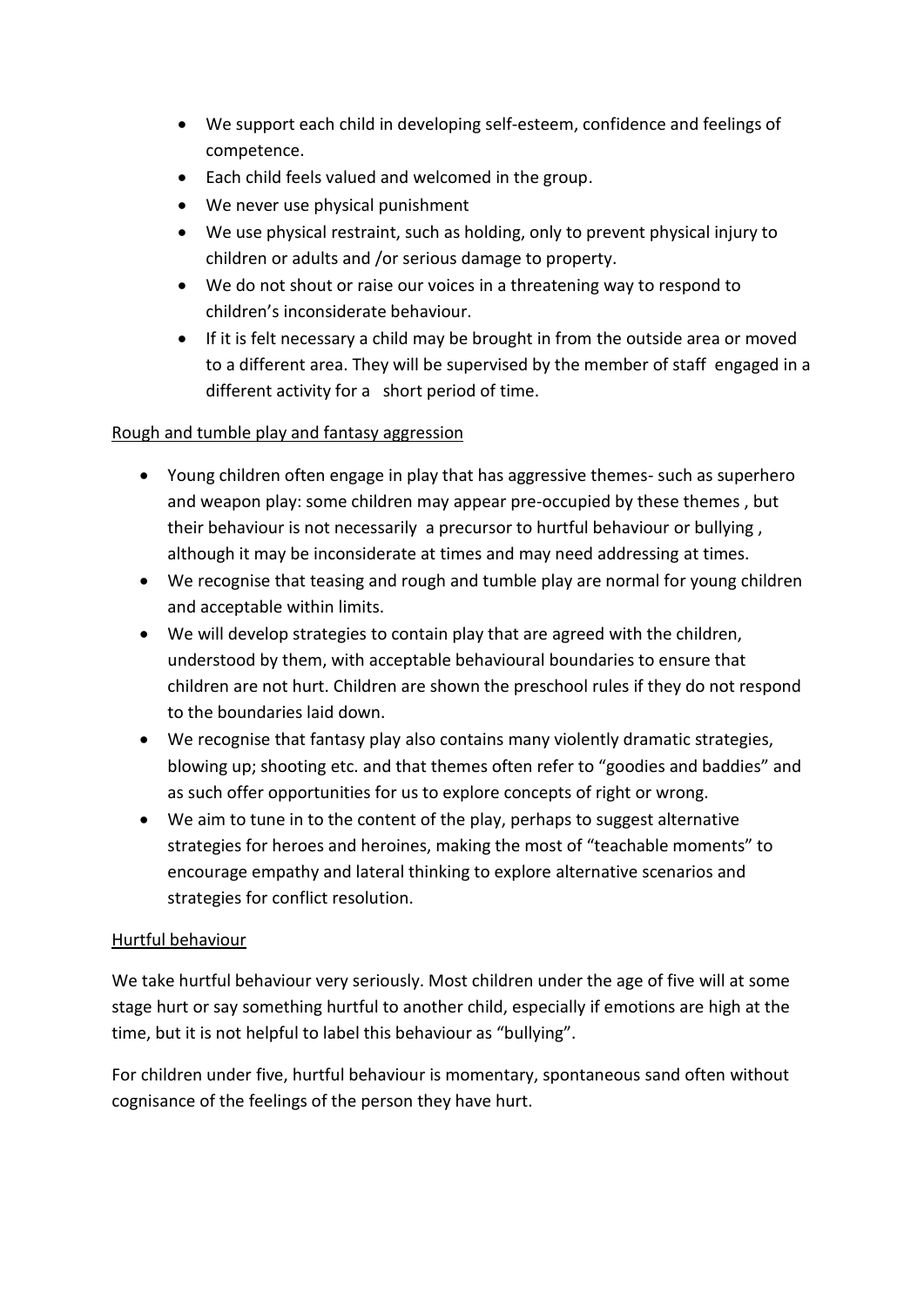- We understand that children sometimes behave in an hurtful way towards others because they have not yet developed means to manage intense feelings that sometimes overwhelm them.
- We will help them to manage these feelings as they do not have the developmental skills or the cognitive skills to do so themselves.
- Our way of responding is to calm them through holding and cuddling. For older children we will also give an explanation relevant to their age and understanding.
- We help children to empathise with others, understanding that they have feelings too and their actions impact on others feelings. "When you hit Adam, it hurt him and he didn't like it and it made him cry."
- We support social skills through modelling behaviour, through activities, drama and stories. We build self-esteem and confidence in children, recognising their emotional needs through close relationships with them.
- We help children to understand the effect that their behaviour has had on another child; we do not force children to say sorry , but encourage this where it is clear that they are genuinely sorry and wish to show this to the person they have hurt.
- When hurtful behaviour becomes problematic, we work with parents to identify the cause and find a solution together. We may use strategies such as traffic lights, shadowing to resolve the behaviour. If this does not work we use the code of practice to support the child and family.

### Bullying

We take bullying very seriously. Bullying involves the persistent physical or verbal abuse of another child or children. It is characterised by intent to hurt, often planned, and accompanied by an awareness of the impact of the bullying behaviour.

A child who is bullying has reached a stage of cognitive development where he or she is able to plan to carry out premeditated intent to cause distress in another.

If a child bullies another child or children:

- We show the children who have been bullied that we are able to listen to their concerns and act upon them;
- We intervene to stop the child who is bullying from harming the other child or children;
- We explain to the child doing the bullying why her/his behaviour is not acceptable;
- We give reassurance to the child who has been bullied;
- We make sure that children who bully receive positive feedback for considerate behaviour and are given opportunities to practice and reflect on considerate behaviour;